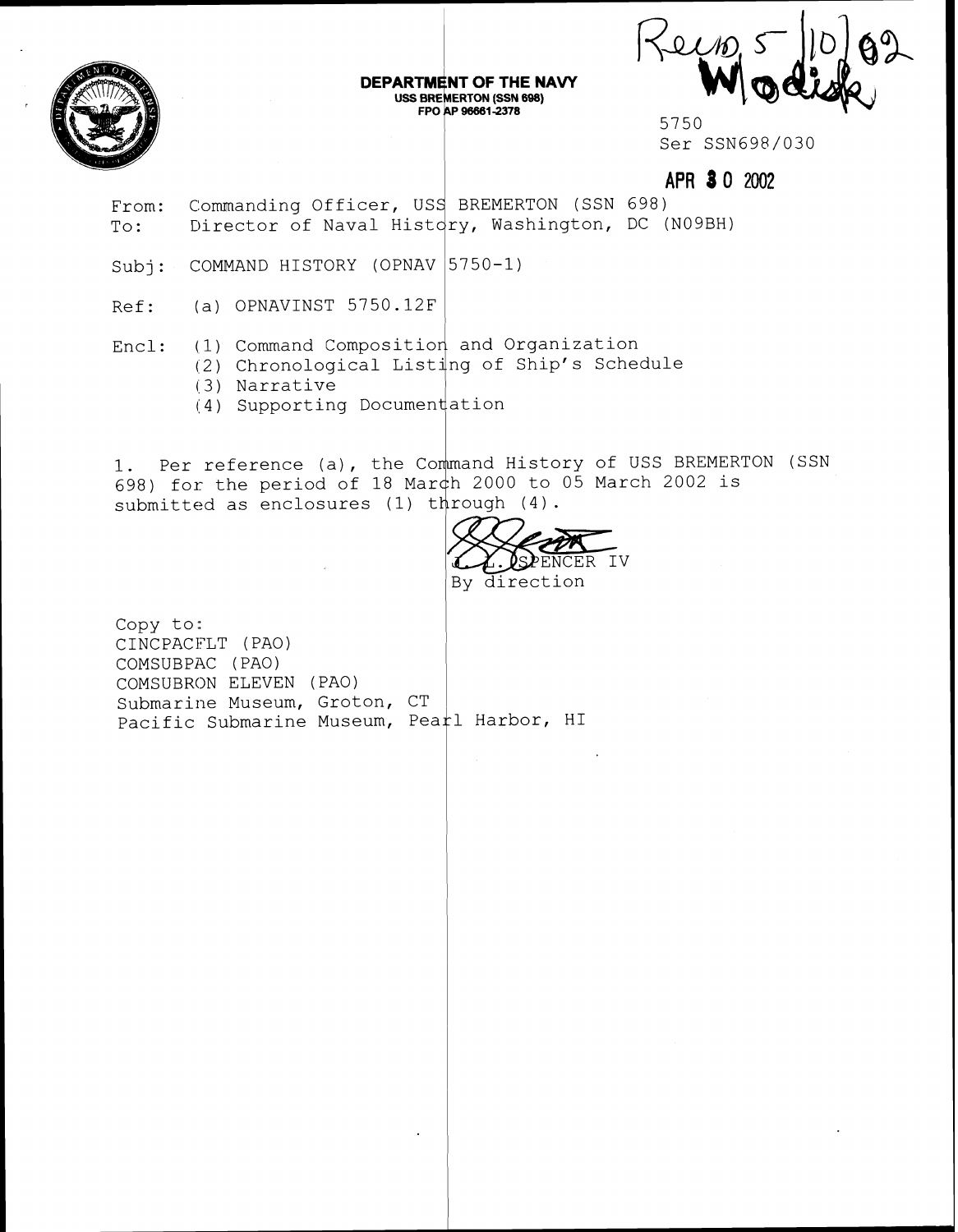## COMMAND COMPOSITION AND ORGANIZATION

To seek out and dest roy enemy surface ships and MISSION: submarines, conduct  $\overline{\text{mine}}$  warfare and strike operations. Under operational and administrative ORGANIZATION STRUCTURE: command of Commander, Submarine Squadron ELEVEN COMMANDING OFFICER: Commander Brian K. Nutt, USN BIOGRAPHY: Attached PERMANENT DUTY STATION: U. S. Naval Submarine Base San Diego, CA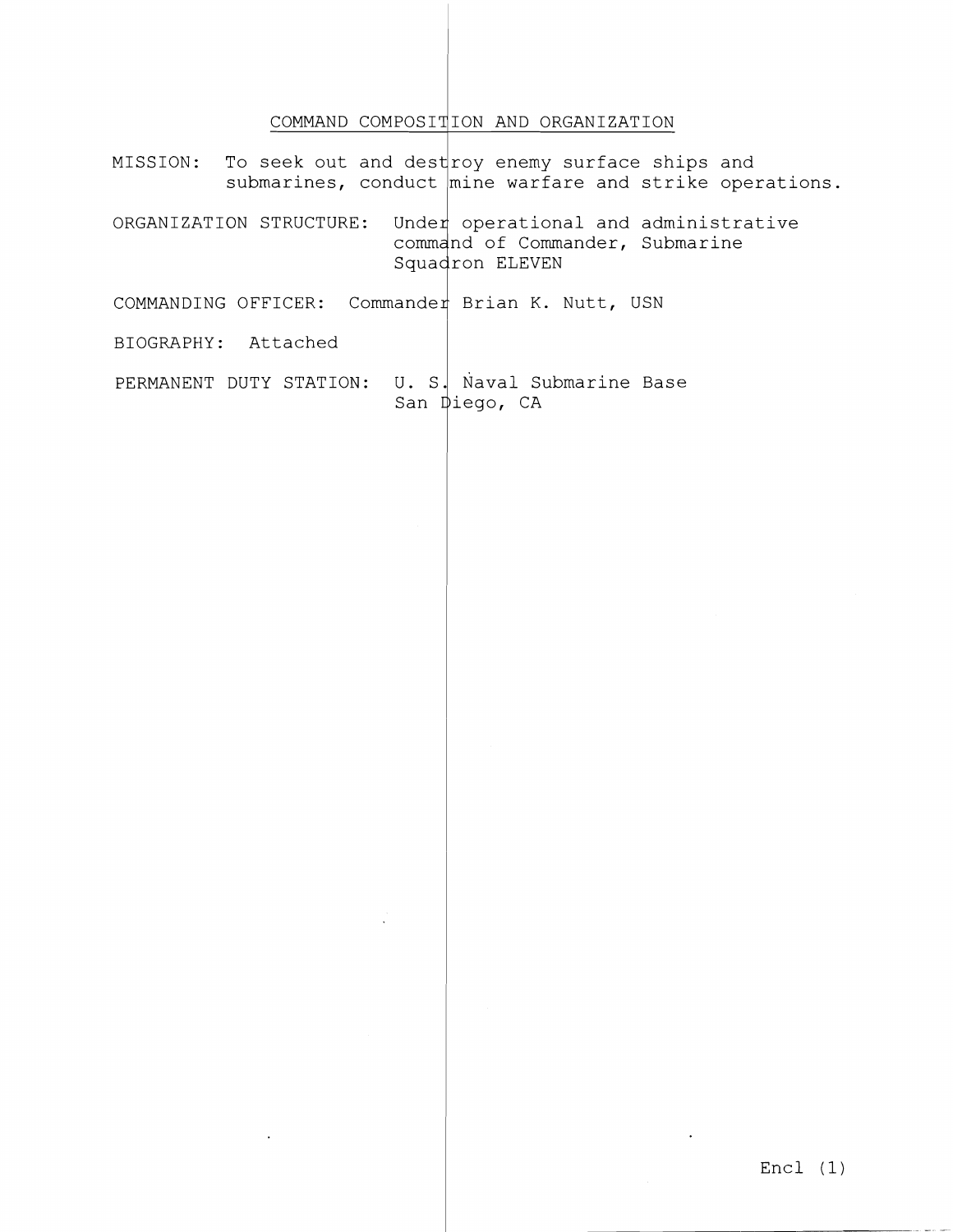## Chronological Listing of Ship's Schedule

 $\bar{z}$ 

| <b>DATES</b> |                                       | <b>LOCATION</b>                       |                                                 |
|--------------|---------------------------------------|---------------------------------------|-------------------------------------------------|
|              | $\overline{18\text{M}AR00}$ - 18MAR00 |                                       | UNDERWAY, OPERATIONAL REACTOR SAFEGUARDS        |
|              |                                       | EXAMINATION                           |                                                 |
|              |                                       |                                       | 18MAR00 - 25APR00 BERTH N/S NOVEMBER, SAN DIEGO |
|              | 25APR00 - 27APR00                     | UNDERWAY, LOCAL OPS                   |                                                 |
|              | 27APR00 - 01JUN00                     |                                       | BERTH N/S NOVEMBER, SAN DIEGO                   |
|              | $01JUN00 - 02JUN00$                   |                                       | UNDERWAY, LOCAL OPS                             |
|              | 02JUN00 - 05JUN00                     |                                       | BERTH N/S NOVEMBER, SAN DIEGO                   |
|              | 05JUN00 - 07JUN00                     |                                       | UNDERWAY, LOCAL OPS                             |
|              | 07JUN00 - 08JUN00                     |                                       | BERTH N/S INNER MIKE, SAN DIEGO                 |
|              | 08JUN00 - 08JUN00                     |                                       | UNDERWAY, LOCAL OPS                             |
|              | 08JUN00 - 09JUN00                     |                                       | BERTH N/S INNER MIKE, SAN DIEGO                 |
|              | 09JUN00 - 12JUN00                     |                                       | UNDERWAY, LOCAL OPS                             |
|              |                                       |                                       |                                                 |
|              |                                       |                                       |                                                 |
|              |                                       |                                       |                                                 |
|              |                                       |                                       |                                                 |
|              |                                       |                                       |                                                 |
|              |                                       |                                       |                                                 |
|              |                                       |                                       |                                                 |
|              |                                       |                                       |                                                 |
|              |                                       |                                       |                                                 |
|              |                                       |                                       |                                                 |
|              |                                       |                                       |                                                 |
|              |                                       |                                       |                                                 |
|              |                                       |                                       |                                                 |
|              |                                       |                                       |                                                 |
|              |                                       |                                       |                                                 |
|              | $23AUG00 - 23AUG0023AUG00 - 05SEP00$  |                                       | UNDERWAY, BERTH SHIFT                           |
|              |                                       |                                       | BERTH N/S NOVEMBER, SAN DIEGO                   |
|              | 05SEP00 - 08SEP00                     |                                       | UNDERWAY, SEA TRIALS                            |
|              |                                       |                                       | 08SEP00 - 11SEP00 BERTH N/S NOVEMBER, SAN DIEGO |
|              |                                       | 11SEP00 - 14SEP00 UNDERWAY,           | LOCAL OPS                                       |
|              |                                       |                                       | 14SEP00 - 16SEP00 BERTH N/S NOVEMBER, SAN DIEGO |
|              |                                       | 16SEP00 - 21SEP00 UNDERWAY, LOCAL OPS |                                                 |
|              | 21SEP00 - 25SEP00                     |                                       | BERTH N/S NOVEMBER, SAN DIEGO                   |
|              | 25SEP00 - 27SEP00                     | UNDERWAY,                             | LOCAL OPS                                       |
|              | 27SEP00 - 27SEP00                     |                                       | BERTH N/S NOVEMBER, SAN DIEGO                   |
|              | 27SEP00 - 29SEP00                     | UNDERWAY,                             | LOCAL OPS                                       |
|              | 29SEP00 - 19OCT00                     |                                       | BERTH S/S NOVEMBER, SAN DIEGO                   |
|              | 190CT00 - 220CT00                     | UNDERWAY,                             | CODT FLEET WEEK                                 |
|              | 220CT00 - 270CT00                     |                                       | BERTH N/S NOVEMBER, SAN DIEGO                   |
|              | 270CT00 - 290CT00                     | UNDERWAY,                             | SEA TRIALS                                      |
|              | 290CT00 - 30NOV00                     |                                       | BERTH S/S OUTER MIKE, SAN DIEGO                 |
|              | 30NOV00 - 10DEC00                     | UNDERWAY,                             | TRANSIT TO PEARL HARBOR                         |
|              | 10DEC00 - 14DEC00                     |                                       | BERTH S1A, PEARL HARBOR                         |
|              | 14DEC00 - 19DEC00                     | UNDERWAY,                             | TRANSIT TO SAN DIEGO                            |
|              | 19DEC00 - 26JAN01                     |                                       | BERTH S/S OUTER MIKE, SAN DIEGO                 |
|              |                                       |                                       |                                                 |

 $\ddot{\phantom{0}}$ 

 $\ddot{\phantom{a}}$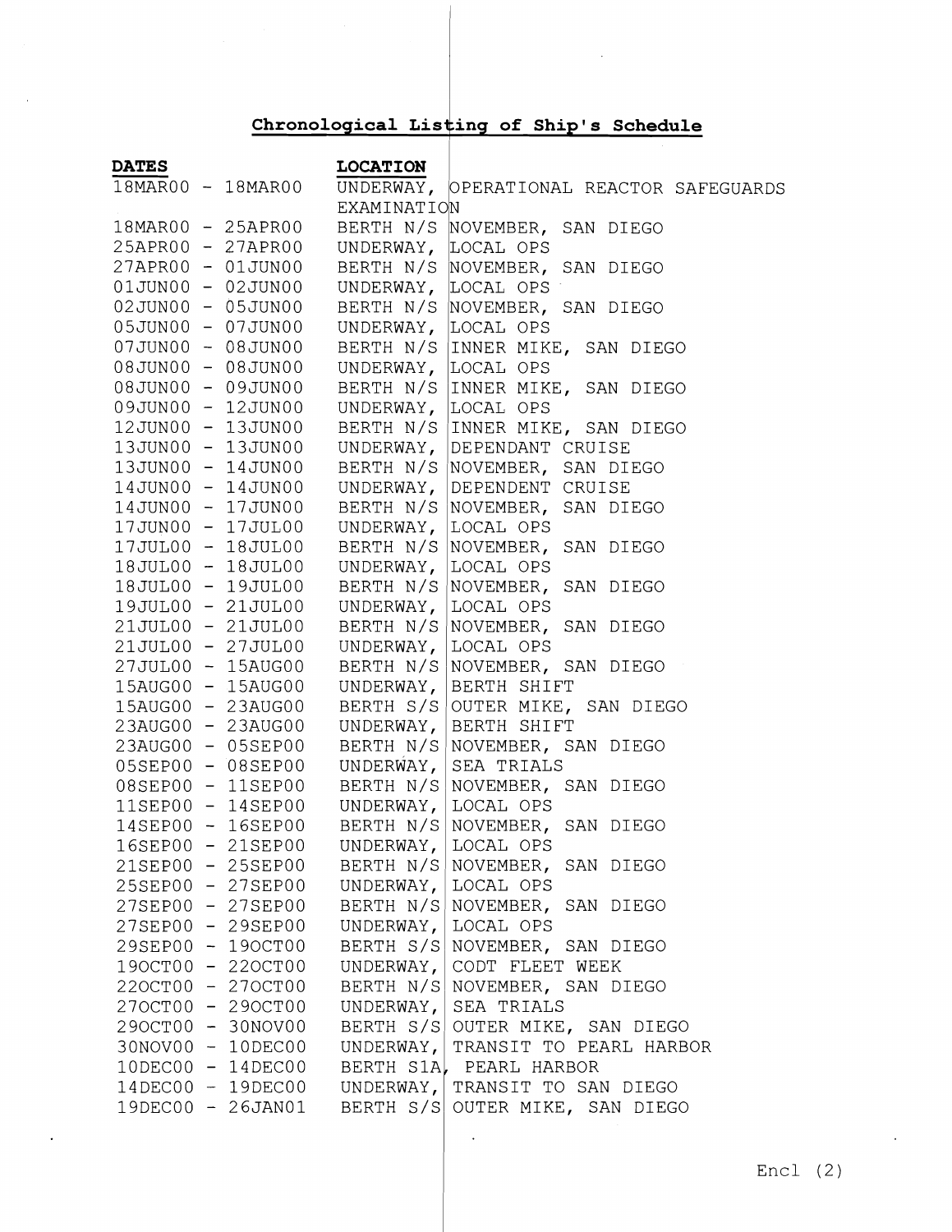| <b>DATES</b>      |                   | <b>LOCATION</b>    |                                                     |
|-------------------|-------------------|--------------------|-----------------------------------------------------|
|                   |                   |                    | 26JAN01 - 28JAN01 UNDERWAY, SEA TRIALS              |
|                   |                   |                    | 28JAN01 - 30JAN01 BERTH S/S OUTER MIKE, SAN DIEGO   |
| 30JAN01 - 02FEB01 |                   |                    | UNDERWAY, TRANSIT TO SAN FRANCISCO                  |
| 02FEB01 - 06FEB01 |                   |                    | PIER 2, 37-46-27N/122-18-05W, ALAMEDA, CA           |
| 06FEB01 - 09FEB01 |                   |                    | UNDERWAY, TRANSIT TO SAN DIEGO                      |
| 09FEB01 - 17FEB01 |                   |                    | BERTH S/S NOVEMBER, SAN DIEGO                       |
| 17FEB01 - 27FEB01 |                   |                    | UNDERWAY, COMPTUEX, LOCAL OPS                       |
| 27FEB01 - 05APR01 |                   |                    | BERTH N/S INNER MIKE, SAN DIEGO                     |
| 05APR01 - 06APR01 |                   |                    | UNDERWAY, SEA TRIALS                                |
| 06APR01 - 09APR01 |                   |                    | BERTH N/S INNER MIKE, SAN DIEGO                     |
| 09APR01 - 13APR01 |                   |                    | UNDERWAY, KILOEX, LOCAL OPS                         |
|                   | 13APR01 - 16APR01 |                    | BERTH S/S OUTER MIKE, SAN DIEGO                     |
| 16APR01 - 20APR01 |                   |                    | UNDERWAY, LOCAL OPS                                 |
|                   | 20APR01 - 08MAY01 |                    | BERTH S/S OUTER MIKE, SAN DIEGO                     |
|                   | 08MAY01 - 16MAY01 | UNDERWAY, POM CERT |                                                     |
|                   | 16MAY01 - 04JUN01 |                    | BERTH S/S OUTER MIKE, SAN DIEGO                     |
| 04JUN01 - 18JUN01 |                   |                    | WESTPAC, TRANSIT TO GUAM                            |
| 18JUN01 - 20JUN01 |                   |                    | BERTH OUTBOARD FRANK CABLE, GUAM                    |
| 20JUN01 - 11AUG01 |                   |                    | UNDERWAY, SPECIAL OPERATIONS                        |
|                   | 11AUG01 - 17AUG01 |                    | AT ANCHOR, PATTAYA BEACH, THAILAND                  |
|                   | 17AUG01 - 29AUG01 |                    | MULTI-SAIL EXERCISE, TRANSIT TO GUAM                |
| 29AUG01 - 14SEP01 |                   |                    | BERTH OUTBOARD FRANK CABLE, GUAM                    |
|                   | 14SEP01 - 20SEP01 |                    | UNDERWAY, TRANSIT TO SASEBO, JAPAN                  |
| 20SEP01 - 01OCT01 |                   |                    | AKASAKI PIER 33-08-52N/129-42-32E,                  |
|                   |                   | SASEBO, JAPAN      |                                                     |
|                   | 010CT01 - 04NOV01 |                    | UNDERWAY, SPECIAL OPERATIONS                        |
|                   | 04NOV01 - 05NOV01 |                    | NAVY PIER 26-17-36N/127-54-33E, OKINAWA, JAPAN      |
|                   | 05NOV01 - 11NOV01 | UNDERWAY, ANNUALEX |                                                     |
|                   | 11NOV01 - 17NOV01 |                    |                                                     |
|                   |                   |                    | 17NOV01 - 24NOV01 UNDERWAY, TRANSIT TO PEARL HARBOR |
|                   |                   |                    | 24NOV01 - 27NOV01 BERTH 3B, PEARL HARBOR            |
|                   | 27NOV01 - 03DEC01 |                    | UNDERWAY, TRANSIT TO SAN DIEGO                      |
|                   | 03DEC01 - 04DEC01 |                    | UNDERWAY, OPERATIONAL REACTOR SAFEGUARDS            |
|                   |                   | EXAMINATION        |                                                     |
|                   | 04DEC01 - 14JAN02 |                    | BERTH, S/\$ NOVEMBER, SAN DIEGO                     |
|                   | 14JAN02 - 16JAN02 |                    | UNDERWAY, HELENA CSRNA/SEA TRIALS                   |
|                   | 16JAN02 - 23FEB02 |                    | BERTH, N/S OUTER MIKE, SAN DIEGO                    |
|                   | 23FEB02 - 26FEB02 |                    | UNDERWAY, TRANSIT TO BANGOR, WA                     |
|                   | 26FEB02 - 28FEB02 |                    | BERTH EHW WHARF, BANGOR, WA                         |
|                   | 28FEB02 - 05MAR02 |                    | UNDERWAY, TRANSIT TO SAN DIEGO                      |
|                   | 05MAR02 - 11MAR02 |                    | BERTH N/S NOVEMBER, SAN DIEGO                       |
|                   | 11MAR02 - 13MAR02 |                    | UNDERWAY, TORPEDO SHOOT                             |
|                   | 13MAR02 - 21MAR02 |                    | BERTH S/S NOVEMBER, SAN DIEGO                       |
|                   | 21MAR02 - 29APR02 |                    | DRYDOCK IN ARCO (ARDM-5), SAN DIEGO                 |

l,

 $\bar{\beta}$ 

 $\hat{\theta}$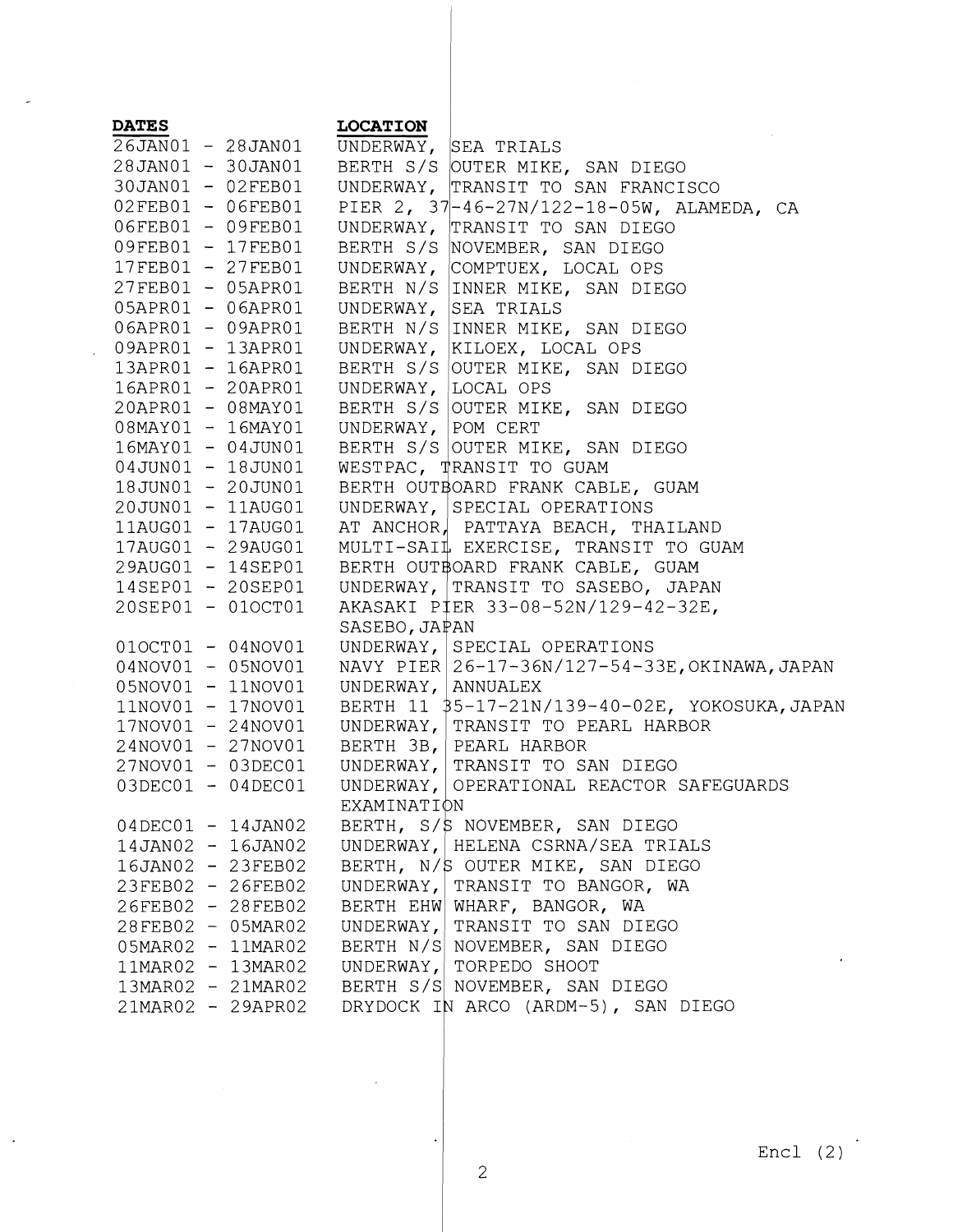## **NARRATIVE**

USS BREMERTON has had an eventful year, from start to finish. The ship started the year with a short underway with ADM A. H. Konetzni, Commander of S<mark>ubmarines, Pacific Fleet. The ship</mark> then enjoyed a quality of life port visit in San Francisco at the beginning of February.

After an upkeep in March, BREMERTON started the Pre-Overseas Movement Certification process, and left for a six-month Western Pacific deployment in June.

During the deployment, BREMERTON conducted two missions vital to national security and participated in two multi-national exercises. The first exercise, MULTI-SAIL was a joint exercise with the Japanese Defense Forde (JDF) during which BREMERTON assisted both U.S. and JDF surface ships in identifying and tracking submarines. The second exercise, ANNUALEX was also a joint exercise with the JDF and consisted of an end of training cycle naval proficiency displ

Upon returning to San Di $\frac{1}{90}$ , the ship conducted an Operational Reactor Safequards Examination on December 3rd and 4th. After the deployment, BREMERTON finished the year with a post-deployment and holiday s

After returning from stand-down in January, BREMERTON successfully completed a Nuclear Weapons Acceptance Inspection, and proceeded to Bangor, Washington to load an exercise TLAM-N and conduct a successful  $QAST + TLAN-N$  Launch in March. During the remainder of March until June  $2002$ , BREMERTON conducted an interdeployment drydocking for numerous maintenance items including a dual media resin  $\phi$  and shaft repair.